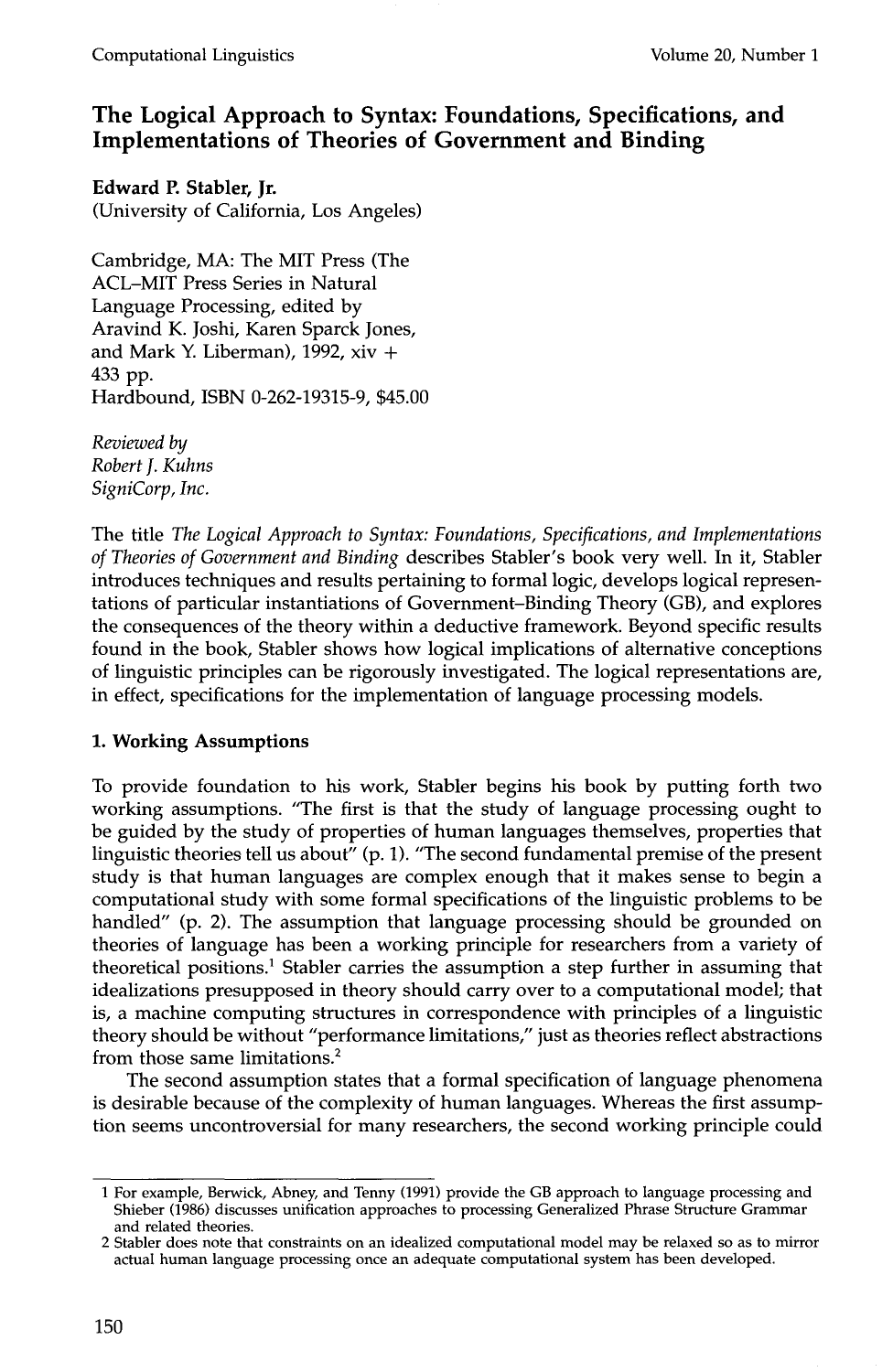be problematic for some. Beyond brief references to formal methods employed by logicians in their study of arithmetic and proof techniques in computer program construction, Stabler gives little justification for the hypothesis that is central to his entire work. It could be argued that premature formalization of language analysis would put investigators at a disadvantage precisely because the domain is so complex and many aspects are not well understood. Nevertheless, the two assumptions lay the groundwork for bridging the gap between theory and language-processing algorithms.

#### **2. Overview of Contents**

The book is divided into four parts: "Logical Foundations" (Part I), "Formalizing Barriers" (Part II), "Variations and Elaborations" (Part III), and "Computational Models" (Part IV). Part I provides the proof-theoretic techniques that are used throughout the book and is included as background material and reference for readers who are not familiar with the techniques. It covers a standard set of topics related to first-order theories, such as completeness, axiomatization, representability, and decidability. The discussion continues to automatic proof methods or resolution techniques (e.g., SLD resolution) and definite-clause theories. With the foundation developed to this point, a discussion of recognizing and parsing context-free languages follows, including a presentation of LR parsing and deduction. Aspects of extraposition and restricted logic grammars are also briefly overviewed. Part I ends with an introduction to employing logic techniques for parsing fragments of English.

Whereas the focus of Part I is on the logic and deductive framework, Part II emphasizes linguistic theory. More specifically, Part II formalizes major ideas of GB theory, especially those found in *Barriers* (Chomsky 1986). The discussion progresses from elementary notions such as phrase structure (X-bar Theory) and movement (substitution and adjunction) to those of government, barriers, bounding theory, and the empty-category principle. Although the primary purpose of this section is to develop logical representations of the key concepts and principles of the *Barriers* model, the linguistic rationale underlying the principles is presented with numerous examples.

Part III builds on the two previous sections by exploring a number of recent theoretical extensions to GB theory. These proposals cover a diverse set of topics including determiner phrases, inflectional phrases and head movement, and VP-internal subjects. Briefly, the chapter on determiner phrases explores the implications of accepting determiners as heads of determiner phrases that have NP complements. The claim that inflectional phrases (IPs) include projections of tense, negation, and agreement and the hypothesis that subjects in English result from raising from VP-internal position are explored. In each case, Stabler shows how modest modifications to his *Barriers*  formalization will account for the theoretical shifts or where further investigations are necessary. As in Part II, discussion and argumentation for departures from *Barriers* are provided.

The final part, "Computational Models," covers ways in which the techniques and proof theory developed in the first three parts can be applied to linguistic claims. For instance, it is possible to show that specific strings violate subjacency or that the head movement constraint is not derivable from the empty-category principle. The last chapter is about parsing as constraint satisfaction, an area that is currently subject to much research. Complexity results and efficiency considerations of developing a constraint-based parser as a model of human processing are also investigated.

Three appendices containing formal derivations, listings of the first-order formalization of *Barriers,* and Prolog code of the formalization complete the book.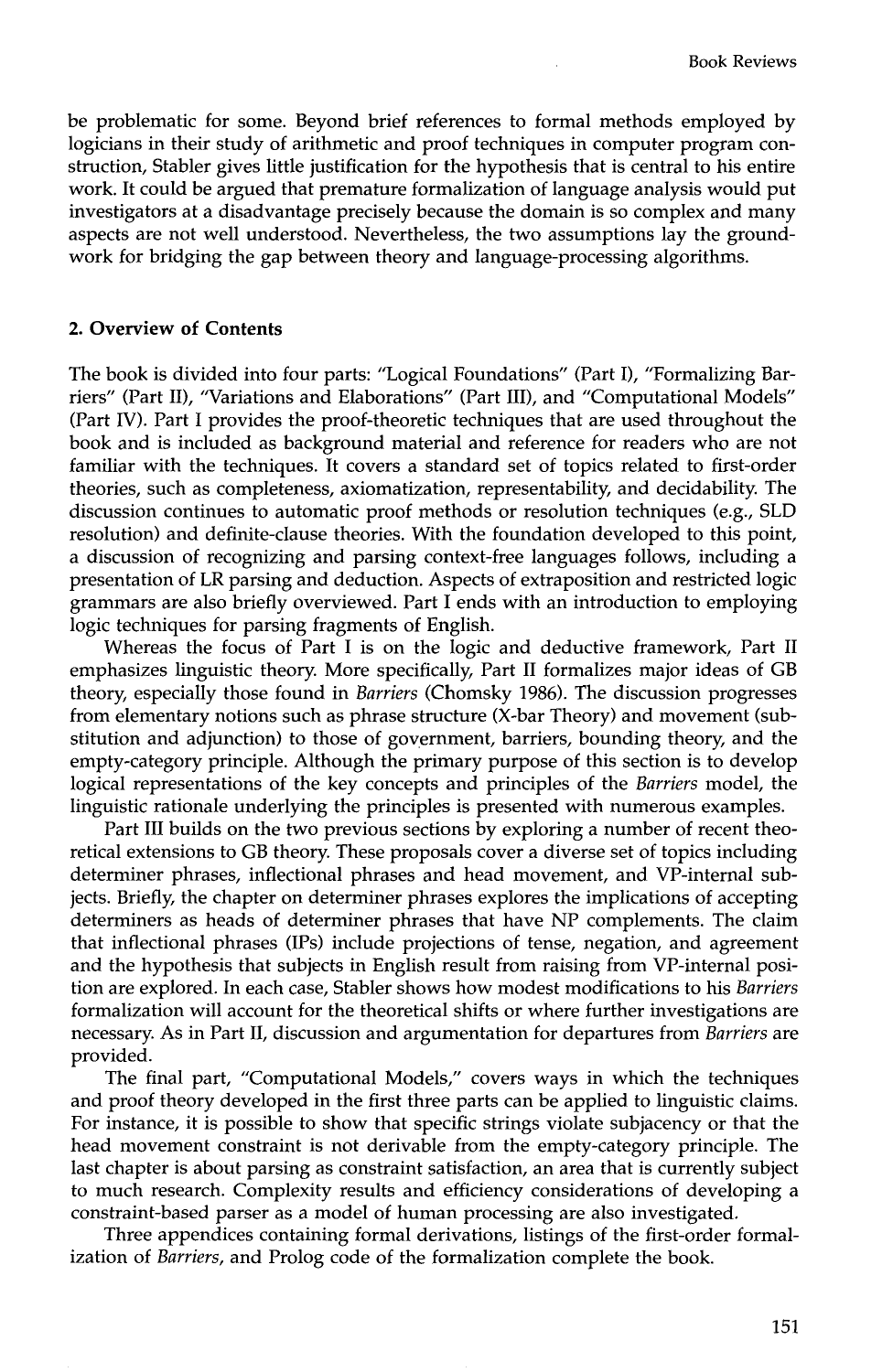### **3. Discussion**

This book makes an important contribution to the areas of formal syntax and computational linguistics. Stabler demonstrates that the two fields have much to offer one another through formal logical techniques. For the linguist, it develops a prooftheoretic framework in which linguistic principles can be formalized and consequences explored. Subsequent argumentation of an empirically motivated theory can be precisely formulated and rigorously pursued.

For the computational linguist, the book shows details of what it means to formalize a theory within first-order logic. Stabler starts with the linguistic argumentation of key principles of GB theory and carefully develops their logical representation. More importantly, the work does not end just with a logical "translation" of GB theory or *Barriers.* It illustrates how proof techniques can be exploited to determine the consequences (positive or negative) of a set of linguistic assumptions. As a result, the techniques developed in the book go beyond the computational linguist's task of developing language recognizers or parsers (which are worthwhile endeavors in their own right); they become a tool for exploring linguistic hypotheses in formal terms. This type of exploration of the formal consequences of a particular theory of language is what distinguishes Stabler's work from those that are mainly formal encodings of a linguistic theory.

It is important to stress, though, that the interconnections between theory and computation should not suggest that foemalization is a substitute for linguistic argumentation based on empirical observations. As Stabler states,

Of course, the formalization does not add anything to the theories. Anyone who understood them well enough might be able to draw the same conclusions without the aid of the formalism, but the theories are rather complex. The formalism is a valuable aid to specify unambiguously the theory about which claims are being made, and the exercise of discovering a proof is a valuable check on whether we have forgotten any cases that would be exceptions to our claims. (p. 322)

The main purpose of formalization is as an aid to the researcher in delimiting the ambiguous parts of a model and then determining the logical implications of a formalized theory. It is not meant as a substitute for empirical inquiry and linguistic argumentation.

As seen by the overview of the book's contents, *The Logical Approach to Syntax* covers a wide range of topics from a presentation of deductive systems and an introduction to Chomsky's *Barriers* to a first-order formalization of the theory and theorems of the formalized theory. Although the breadth of coverage is extensive, touching on several different disciplines, the book is not a linguistics, mathematical logic, or Prolog text. The background required to appreciate and use Stabler's research limits the readership to those who are familiar with logical systems, proof methods, and the principles of GB theory. Nevertheless, for those who have worked with formal methods and linguistic theory or who have the patience to consult the references that Stabler provides to supplement the text, the book offers a new approach to bridging linguistic and logical methods.

From another perspective, since many major ideas of the GB paradigm have been formalized, the book should provide a firm basis for GB-based parser development. Stabler even addresses some implementation concerns such as efficiency of logic pro